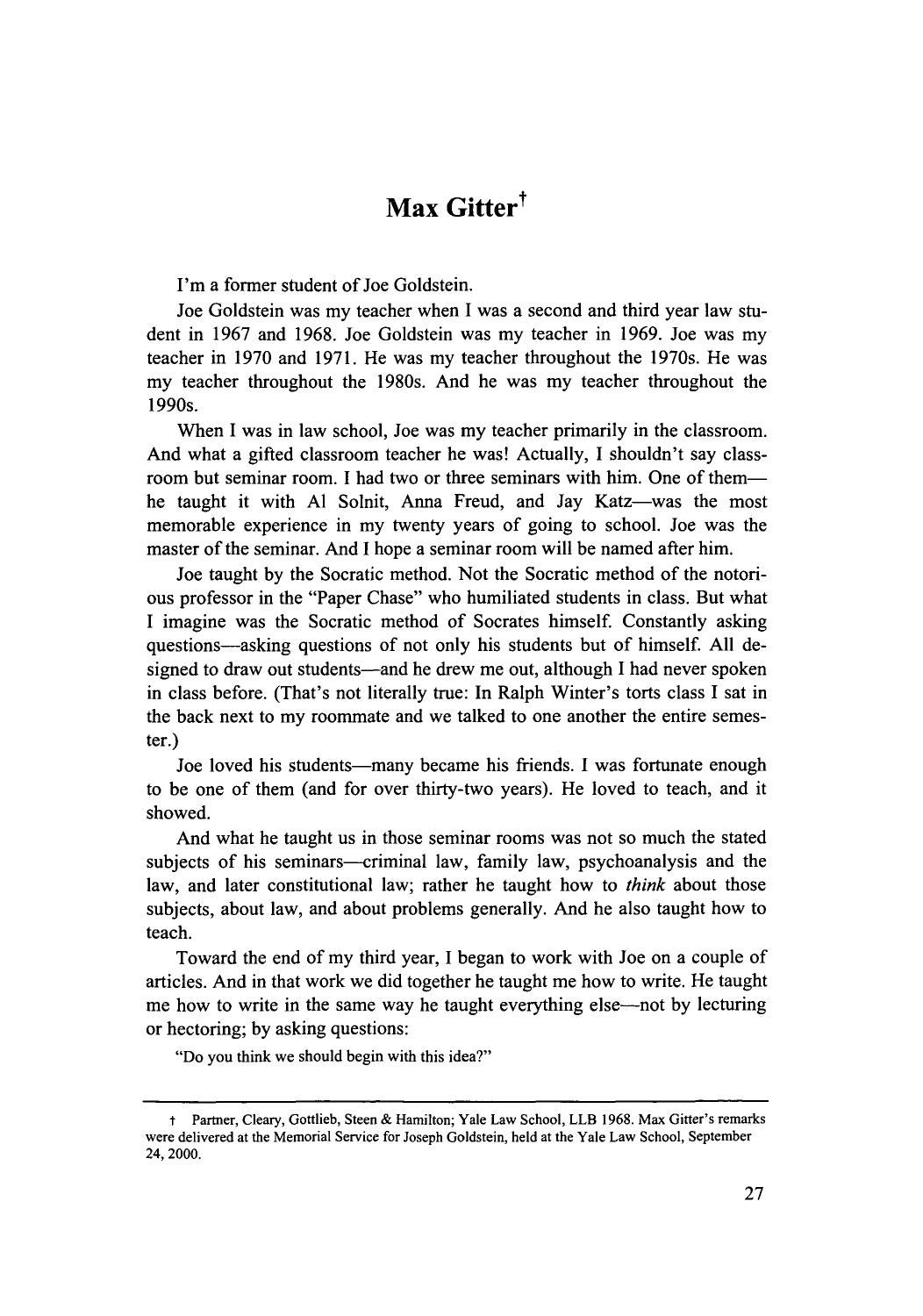"Do you think we should move this paragraph over here?"

"Do you think we should use this word rather than that?"

After I graduated from the law school, he taught me—rather, I should say, he tried to teach me—by a different method: by his example. And as I prepared for this occasion and thought about what Joe taught me by example, so many things came to mind that I knew I would not have time to mention most of them. Let me therefore share with you just a few:

## *1. Joe was my teacher about the joys of married life-actually it was Joe and Soni both.*

In the summer after I graduated law school, I'd been thinking about marrying the girl I had been seeing for about a year. But I was ambivalent and apprehensive. The idea of marriage and permanent commitment created a certain amount of anxiety.

In late August, 1968, Joe invited us to dinner at his house. I was so moved by the warmth and devotion of Joe and Soni that right after dinner--on the drive home to New York on the Merritt Parkway—I overcame my apprehension and proposed to my wife, Betsy.

And we stopped at a gas station on the Merritt to call our parents. I don't remember whether I also called Joe from that gas station, but I certainly called him the next day to tell him. He was of course so thrilled. He was certainly more thrilled than my prospective in-laws were.

*2. Joe was my teacher (by his example) on how to be a goodparent.*

I saw and heard Joe as a parent on many occasions and in many ways. He loved his children deeply. He was so proud of them in everything they did and in everything they were. He was also supportive of them. He taught me how to be a parent-how to be a supportive parent-and maybe in the most important way: how to be a supportive parent by doing nothing.

I remember one occasion in the early 70s—before I had children—when an issue arose about one of Joe's children and school. I don't remember exactly what the issue was, but I do remember asking him, "What are you going to do?" And I vividly remember his answer: "Nothing. He needs to work it out for himself, and I'm sure he will."

And I also remember thinking (and saying to my wife) that when a similar occasion arises in my life as a parent, I hope I'll have the courage and wisdom to do the same thing with my child.

And of course Joe's son did work out the issue by himself.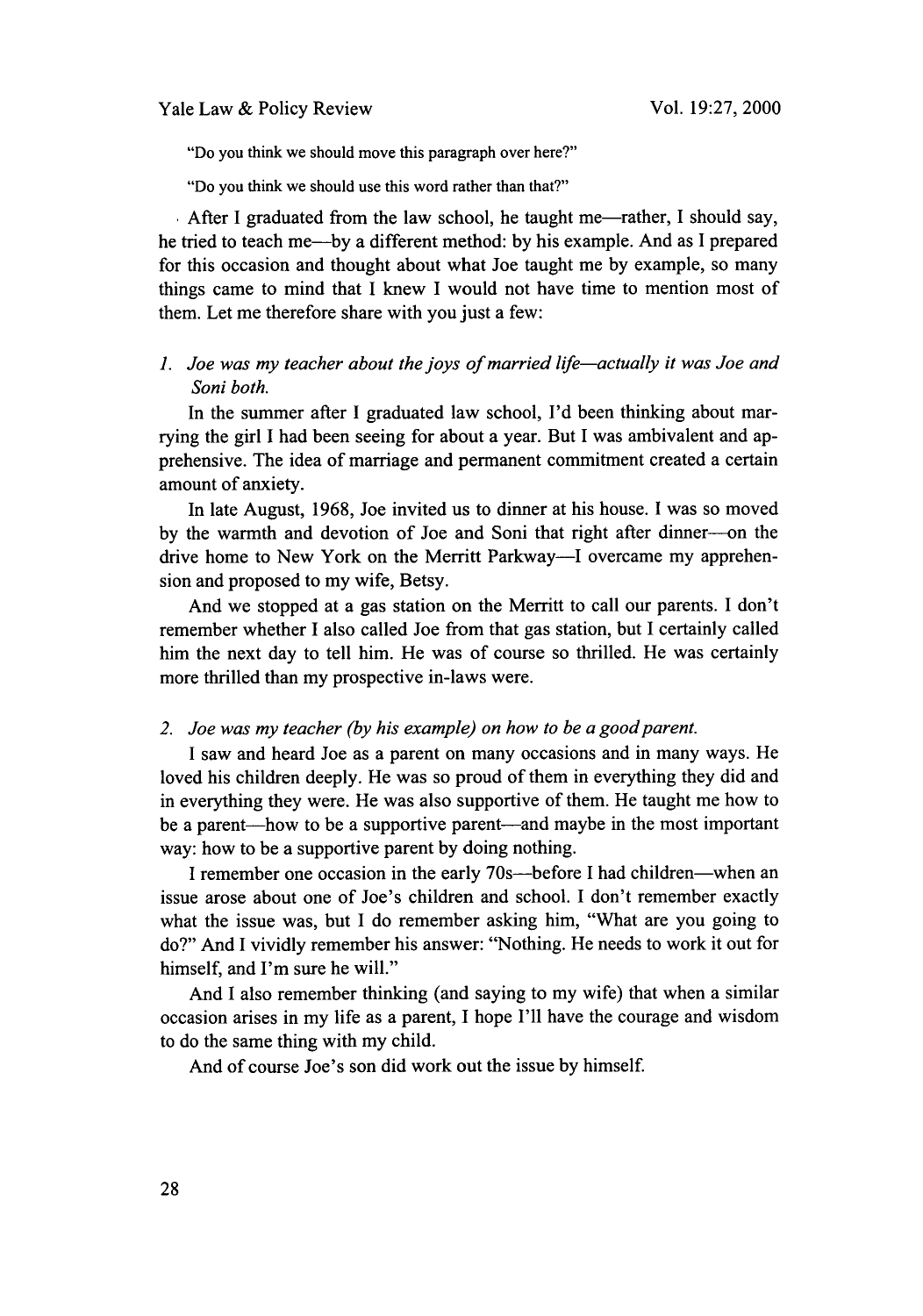## Max Gitter's Tribute to Joseph Goldstein

## *3. Joe was my teacher (by his example) on how to take pleasure in very small things.*

Joe loved a bargain-a "metzihah" as we both would call it in Yiddish. Long before *New York Magazine* had a "bargains" section, Joe and I traded the names of places where we could get bargains on clothes, tools, and gadgets.

Joe had a Peugeot and I had a Peugeot. Now if you ever had a Peugeot you know that it was a wonderful car to drive but was always in the shop. It was the car that broke your heart. And Joe called me one day with great delight to say that he'd found a garage that could fix Peugeots. Unfortunately, that garage was in New Haven and my car was in New York.

And I remember the pleasure—the relish—Joe took in the wood-burning furnace he installed at his house in Maine. When we visited him in Maine, he gave me what must have been a half-hour tour of his wood-burning furnace. At least it seemed like a half-hour. Not too long after I bought a wood-burning stove for my house in the country—and I've gotten almost as much pleasure from it as Joe got from his wood-burning furnace.

*4. Joe was my teacher (by his example) on what it means to be a good Jew.*

I don't mean the term "a good Jew" in any religious sense—although Joe belonged to a synagogue in all the years I knew him. And I don't mean it in any chauvinistic sense-although he loved the State of Israel and he loved being a Jew.

Indeed, Joe used to poke fun at people who tried to shy away from being identified as Jewish.

Now when I say "poked fun"—he did not poke fun in any malicious sense. There was no malice in him. He poked fun with the same impish, puckish, irreverent sense of humor that marked his entire personality, a sense of humor that is suggested by the wonderful smile in the photo that's in your program.

One story we both heard captured his fancy and captures his sense of humor. We both heard it on a PBS program. It's the story about a successful businessman named Goldwater who was trying to join an exclusive country club in Connecticut. But he was turned down. And he was crushed. So he went to see the head of the membership committee to find out why. And the head of the committee said, "Mr. Goldwasser, we don't admit your kind of people." And Goldwater responded: "Where did you get the idea that I'm 'one of those kind of people'? And, what do you mean Goldwasser. My name is *Goldwater.* My name has always been Goldwater. My father's name was Goldwater. My grandfather's name was Goldwater. And my great-grandfather--Olev *v'Shalom-his* name too was Goldwater."

I believe Joe would have been tickled pink to know that the country has matured to the point that we may well have a Vice President of the United